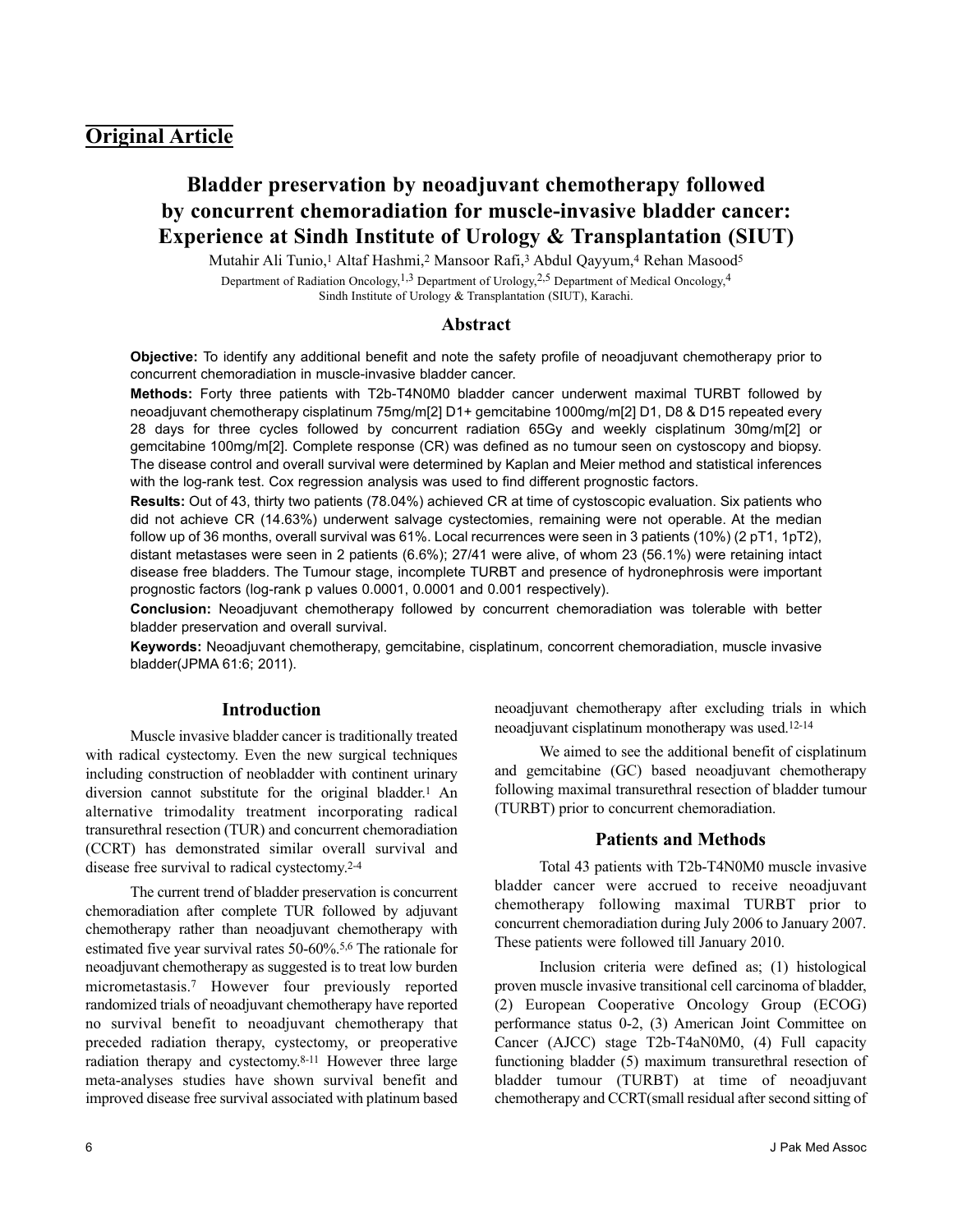TURBT were eligible), (6) normal haematology; haemoglobin  $> 10$  gm/dl, white blood cells(WBC)  $\geq$  4000/mm<sup>3</sup>, platelets  $\geq$ 100,000/mm<sup>3</sup> and (7) normal renal functions (serum creatinine  $\leq 2.0$  mg/dl or creatinine clearance  $\geq 60$ ml/min) and normal electrolyte values. Patients excluded were, (1) any lymphadenopathy or distant metastasis, (2) ECOG status 3-4, (3) no prior chemotherapy, radiotherapy or prior history of malignancy. Hydronephrosis was not an exclusion criteria. Attempts were made to correct renal functions by percutneous nephrostomy (PCN) or urinary diversion.

Neoadjuvant chemotherapy was started within one week of complete TURBT. Patients received cisplatin 75 mg/m<sup>2</sup> on day 1 plus gemcitabine 1,000 mg/m<sup>2</sup> on days 1, 8 and 15, according to dose regimen by Von der Maase H et al.<sup>15</sup> Chemotherapy was repeated every 28 days for three cycles. As antiemetic regimen, all patients received dexamethasone 20 mg in 50 ml saline given as an intravenous infusion over 15 min, 45 min before cisplatin and ondansetron 16 mg as an intravenous infusion over 15 min. The dose modifications of gemcitabine and cisplatin were also calculated.

## **Concurrent chemoradiation and dose modifications:**

Patients underwent CCRT within 6 weeks after completion of neoadjuvant chemotherapy. All patients were simulated on virtual simulator and three dimensional (3D) conformal planning was performed. Radiotherapy was given with shrinking field technique, (1) first phase included whole pelvis, covered by four fields (anteroposterior (AP), posteroanterior (PA), two opposing lateral fields ( right and left lateral) to encompass the entire bladder, prostate, and pelvic lymph nodes. The field borders were at the L5-S1 interspace cephaled, at laterally 1 cm beyond bony pelvis, and the inferior margin of obturator foramen caudally. The dose given was 45 Gy with fraction size 1.8 Gy in 25 fractions, five days/a week, (2) in second phase; field was reduced to cover the bladder tumour volume with 1 cm margin around with multiple fields. The dose was given 20 Gy with fraction size 2 Gy in ten fractions to complete 65 Gy. The maximum dose to the posterior rectal wall and to the femoral heads were kept <55 Gy and <45 Gy, respectively. All radiation was delivered by 6 to 15 MV photons from multileaf collimator (MLC) based linear accelerator.

Patients underwent concurrent chemotherapy with weekly cisplatinum 40mg/m<sup>2</sup> or gemcitabine 100 mg/m<sup>2</sup> IV prior to radiotherapy for six doses.

During CCRT, dose modifications were also calculated.

#### **Toxicity and assessment evaluation:**

During neoadjuvant chemotherapy, records were

evaluated for weight, performance status, haematology/chemistry and other related symptoms. During CCRT, for grading the acute side effects (persisting for  $\leq 90$ ) days) The National Cancer Institute Common Toxicity Criteria (NCI-CTC) version 2.0, were used.<sup>16</sup> The Radiation Therapy Oncology Group (RTOG) Late Radiation Morbidity Scoring Criteria were used to score radiation toxicity that persisted beyond 90 days from the completion of radiotherapy.<sup>17</sup>

Check cystoscopy was performed when radiotherapy was completed. Patients were considered to have achieved a complete response (CR) if there was no evidence of visible tumour on cystoscopy or if biopsy showed no malignancy. Patients with CR or only superficial tumour (Ta, Tis, or T1) at a new site were followed as bladder preservation. Patients with any residual tumour at the original tumour site or muscle-invasive tumour (T2 or greater) at a new site were considered candidates for salvage cystectomy. During the follow up period, patients underwent check cystoscopy 6 weeks after completion of concurrent chemoradiation, and then every 3 months for first year and every 6 months for following years.

The primary endpoints were the overall survival, disease free survival and the secondary points were the effectiveness of the neoadjuvant chemotherapy, complete response rates, local recurrence and distant metastasis. The times to last follow up evaluation, appearance of local and distant relapse and death were calculated from date of starting treatment. Disease free survival (DFS) was defined as the duration between the entry date and the date of documented disease reappearance, death from cancer and/or last follow-up (censored). Overall survival (OS) was defined as the duration between the entry date and the date of patient death or last follow-up (censored). Probabilities of local and distant control, disease free and the overall survival were determined with the Kaplan-Meier method. The comparisons for various endpoints were performed using log rank test and Cox regression analysis was used to detect any prognostic factors. Statistical analyses were performed using the computer program SPSS (Statistical Package for the Social Sciences, version 17.0, SPSS Inc, Chicago,III, USA).

#### **Results**

Patient characteristics are shown in Table-1.

A total of 33 males and 10 females with mean age  $60.06 \pm 10.61$  years (range 36-75) with muscle invasive bladder cancer were treated. Thirty (69.8%) patients were with radiological stage  $>$  T3aN0M0. 30.2% patients had hydronephrosis at time of enrollment, for which they underwent percutaneous nephrostomy (PCN) prior to neoadjuvant chemotherapy. Complete TURBT was performed in 33 patients (76.7%) in one or more attempts. All patients had good performance status.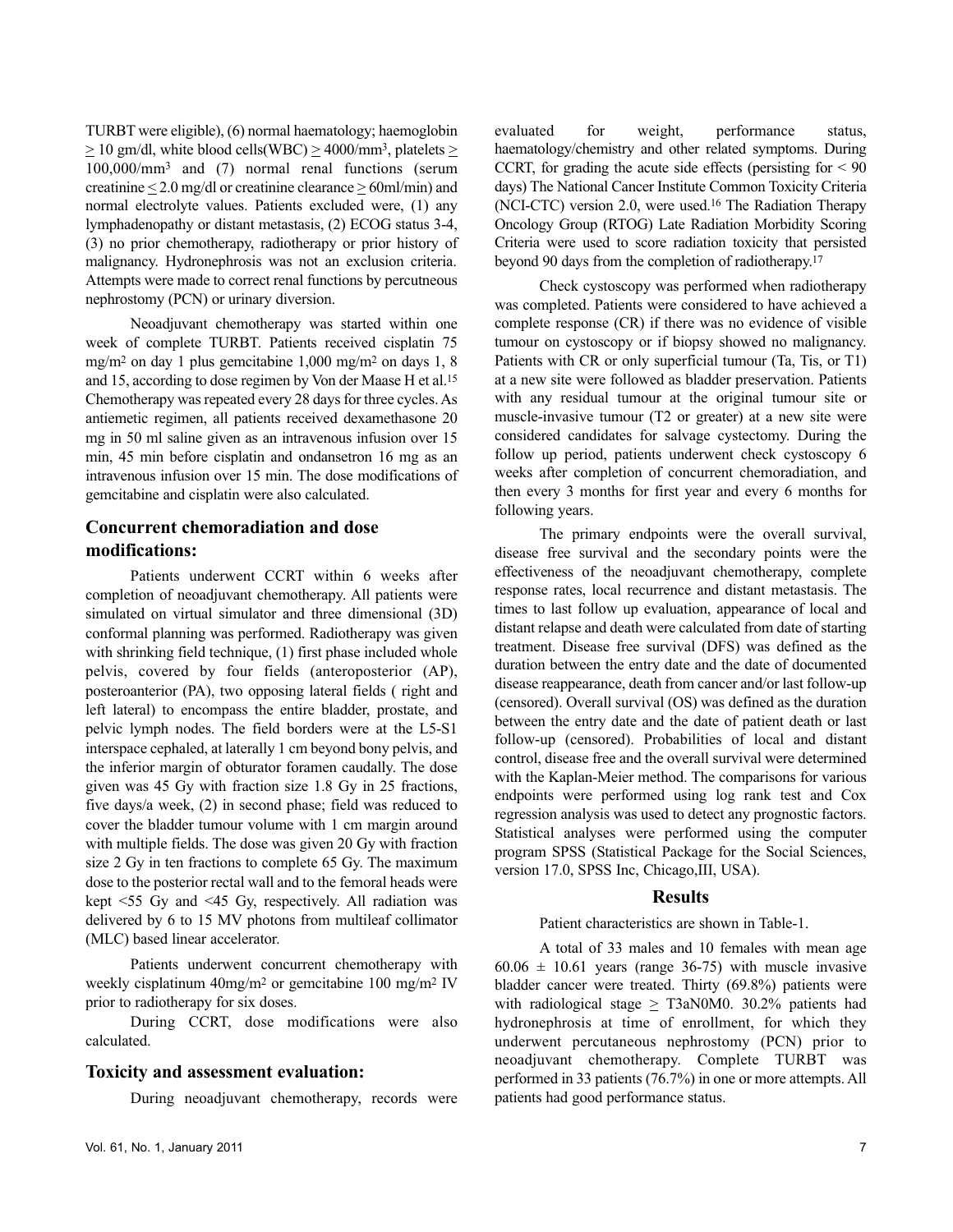| <b>Variables</b>                              | Number $(\% )$<br>$60.06 \pm 10.61$ years (range 36-75) |  |  |  |  |
|-----------------------------------------------|---------------------------------------------------------|--|--|--|--|
| Mean Age                                      |                                                         |  |  |  |  |
| Gender                                        |                                                         |  |  |  |  |
| Male                                          | 33 (76.7)                                               |  |  |  |  |
| Female                                        | 10(23.3)                                                |  |  |  |  |
| Radiologic Stage                              |                                                         |  |  |  |  |
| T2bN0M0                                       | 13 (30.2)                                               |  |  |  |  |
| T3aN0M0                                       | 9(20.9)                                                 |  |  |  |  |
| T3bN0M0                                       | 12(27.9)                                                |  |  |  |  |
| T4aN0M0                                       | 7(16.3)                                                 |  |  |  |  |
| T <sub>4</sub> b <sub>N0</sub> M <sub>0</sub> | 2(4.7)                                                  |  |  |  |  |
| <b>Hydronephrosis</b>                         |                                                         |  |  |  |  |
| N <sub>0</sub>                                | 30(69.8)                                                |  |  |  |  |
| Yes                                           | 13(30.2)                                                |  |  |  |  |
| Visible complete TURBT performed              |                                                         |  |  |  |  |
| Yes                                           | 33 (76.7)                                               |  |  |  |  |
| N <sub>0</sub>                                | 10(23.3)                                                |  |  |  |  |
| <b>ECOG</b>                                   |                                                         |  |  |  |  |
| $0 - 2$                                       | 43 (100)                                                |  |  |  |  |
| 4-Mar                                         | 0                                                       |  |  |  |  |

ECOG= European Co-operative Oncology Group.

Of 43 patients, 41 completed three cycles of neoadjuvant chemotherapy. Almost all the planned doses of neoadjuvant chemotherapy were administrated. Two patients received only two courses of the chemotherapy owing to grade 4 neutropenia and thrombocytopenia and prolonged recovery. Subsequently these patients were withdrawn from the study protocol. There were two episodes of delay for cisplatinum in two patients because of grade 3 renal toxicity. The neutropenia attributable to neoadjuvant chemotherapy were grade 3 in 6 (14.6%) patients and febrile neutropenia in 2 (4.9%) patients. The frequency of grade 3 toxicity profile was as, thrombocytopenia 4.9%, nausea and vomiting 17.1%, anorexia 7.1% and renal toxicity in 4.8% cases.

Acute grade 3 side effects of concurrent chemoradiation were nausea and vomiting, diarrhoea and cystitis in 15.6%, 18.7% and 18.7% cases respectively. The



Figure: Overall survival at 3 years using Kaplan & Meir method.

G4 side effects were only cystitis in 3.7% cases. The weekly cisplatin and gemcitabine was omitted for one course in six patients; however no dose reduction was seen during the course of radiation.

The complete response on check cystoscopy/tumour site biopsy following neoadjuvant chemotherapy and concurrent chemoradiation was seen in 32 patients (78.04%, 95% confidence interval {CI} 62-94). Of 9 patients, who did not achieve CR, 6 underwent salvage cystectomy and 3 were found still inoperable and were treated with salvage chemotherapy.

Late side affects were seen in 6 patients and were mild irritative bladder symptoms. No delayed gastrointestinal or haematological toxicity were reported.

At the median follow-up period of 36 months (24- 38months), local recurrences were seen in 3 patients (10%)

| Study (reference)             | <b>Patients</b> | Follow/up<br>(months) | Protocol                                                                         | <b>Initial CR</b> | Pelvic<br>failure | <b>Distant</b><br>metastasis | <b>Bladder</b><br>preservation | <b>Survival</b> |
|-------------------------------|-----------------|-----------------------|----------------------------------------------------------------------------------|-------------------|-------------------|------------------------------|--------------------------------|-----------------|
| RTOG 85-12 <sup>18</sup>      | 42              | 36                    | Concurrent<br>$cisplatin + RT$                                                   | 67%               | 28%               | 32%                          | 48%                            | 64%             |
| Lin CC, et al <sup>19</sup>   | 30              | 47                    | Neoadjuvant CF X 3<br>cycles $\pm$ paclitaxel 'cisplatin<br>or paclitaxel $+ RT$ | 73.3%             | 10%               | 10%                          | 50%                            | 77%             |
| Cervek J, et al <sup>20</sup> | 47              | 23                    | Neoadjuvant CMV x<br>3-4 cycles ' RT alone                                       | 62%               | 32%               | $\overline{\phantom{a}}$     | 53%                            | 73%             |
| Kuafman et al <sup>21</sup>   | 53              | 48                    | Neoadjuvant CMV x 3<br>cycles $'$ cisplatin + RT                                 | 58%               | 13.3%             | 42%                          | 58%                            | 48%             |
| Present study                 | 43              | 30                    | Neoadjuvant GC X 3<br>cycles ' cisplatin/gemcitabine + $RT$                      | 78.04%            | 10%               | 6.6 $\%$                     | 56.1%                          | 61%             |

**Table-2: Comparison of results of present study with other previously published studies.**

RTOG= Radiation Therapy Oncology Group, CR= complete response, DFS= Disease free survival, CMV= cisplatinum, methotrexate and vinblastine,

CF= cisplatinum, 5-Flourouracil, GC= gemcitabine, cisplatinum , RT= Radiation therapy.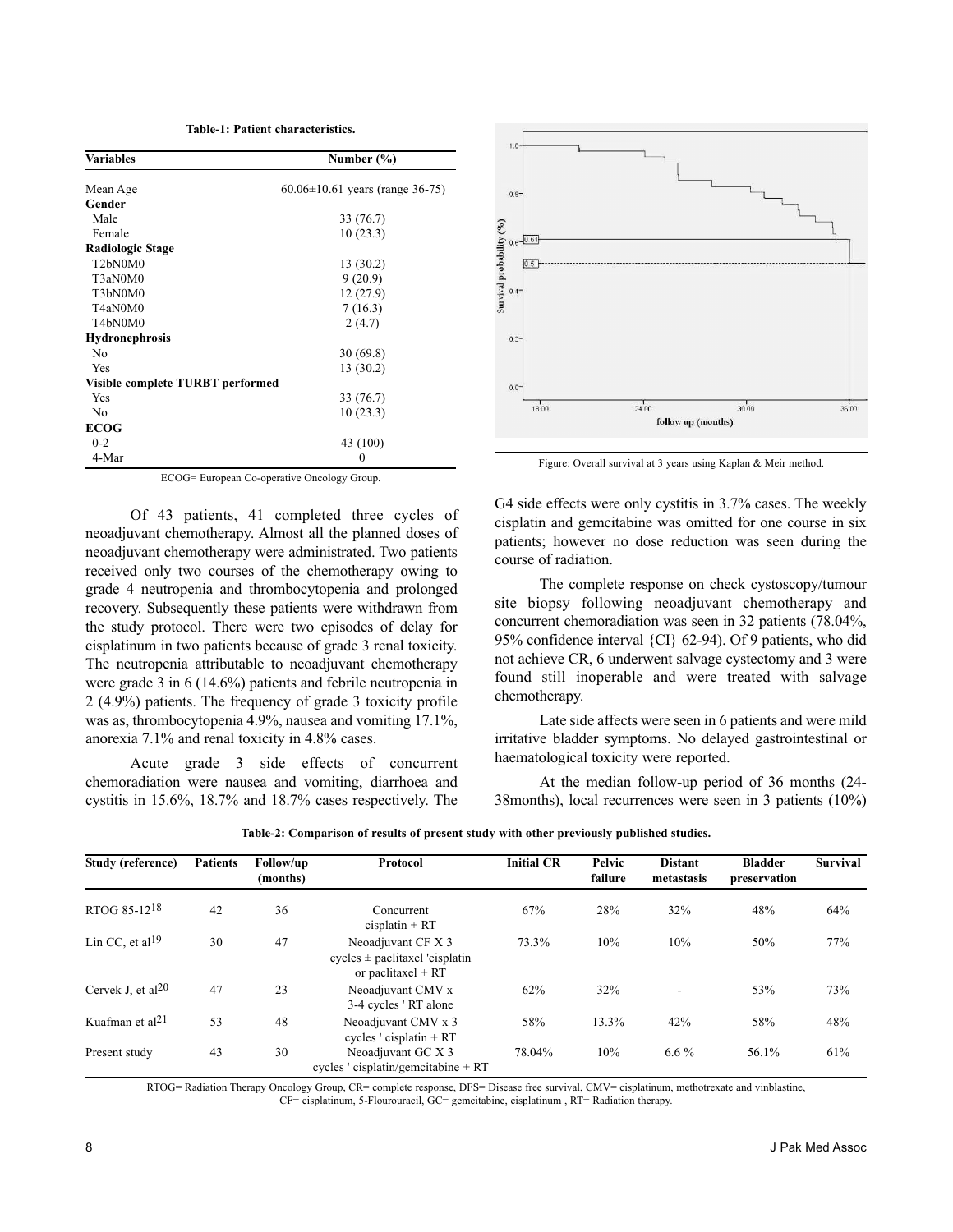out of 30 initial complete responders. Two had superficial bladder cancers (pT1, G2) and were treated with complete TURBT followed by intravesical bacillus Calmette-Guerin (BCG). One had muscle invasive cancer, for which salvage cystectomy was performed.

The distant metastases in bones were seen in 2 patients (6.6%); and were treated with salvage chemotherapy, palliative radiotherapy for pain relief and bisphosphonates.

At the time of analysis, 27/41 were alive. Of whom 23(56.1%) were retaining their original bladder and are free of disease. Using the Kaplan-Meier method, the 3 year actuarial survival was 54% (Figure).

On Cox-regression analysis, significant differences in survival were found between the subgroups of hydronephrosis (log-rank p 0.0001), Tumour stage (log-rank p 0.0001) and initial complete response (log-rank p 0.001).

#### **Discussion**

This multimodality regimen of neoadjuvant cisplatinum and gemcitabine based chemotherapy followed concurrent chemoradiation resulted in 3 year survival rate of 61% and intact bladder survival rate 56.1%. The complete response rates, local control and bladder preservation rates were as good as or better than previously published similar trials shown in Table-2.

In the present study, majority of patients were with radiological stage >T3a 70%, hydronephrosis 30.2% and with post TURBT residuals in 23.3% cases, which are generally considered poor candidates for bladder preservation protocols.22,23 Radiological stage >T3a with hydronephrosis is common presentation in our part of the world and constitute major referral for radiation.<sup>24</sup> Institutional urologists performed aggressive resections in one or more attempts to accomplish the visible complete TURBTs. We found hydronephrosis, incomplete TURBT and tumour stage as important prognostic factors. However our study did not evaluate the DNA ploidy, tumour grade and HER 2 over expression which are recently considered additional poor prognostic factors.25-27

The improved CR rates (78.04%, 95% CI62-94) in this study could be attributed to better tolerance and completion rates of the protocol as compared to traditionally used CMV regimen by RTOG trials which failed to demonstrate the benefit of neoadjuvant chemotherapy. Contrary Lin CC, et al reported better CR rates, lower local recurrences, distant metastasis and better bladder preservation with newer cisplatinum and 5-flourouracil  $\pm$ paclitaxel based neoadjuvant chemotherapy.<sup>17</sup>

However our study had few limitations. (a) Interval cystoscopy immediate after neoadjuvant chemotherapy was

not carried in our patients (b) complete response rates were not separated after neoadjuvant chemotherapy and CCRT (c) salvage cystectomies were carried out in few patients, justification could be the religious and socioeconomic factors.

Though not powered enough and with short follow up period, this trial of cisplatinum and gemcitabine based neoadjuvant chemotherapy followed by concurrent chemoradiation has shown encouraging results in bladder preserving approach, however a large randomized, multiinstitutional prospective trial is warranted.

#### **Acknowledgment**

We are thankful to Dr. Adibul Hasan Rizvi for providing us state of art radiation oncology department offering its services to poor patients free of cost with dignity.

#### **References**

- 1. Joung JY, Han KS, Kim TS, Seo HK, Chung J, Lee KH. Single institutional experience of bladder-preserving trimodality treatment for muscle-invasive bladder cancer. J Korean Med Sci 2008; 23: 598-603.
- 2. Rodel C, Grabenbauer GC, Kuhn R, Papadopoulos T, Dunst J, Meyer M, et al. Combined modality treatment and selective organ preservation in invasive bladder cancer: long term results. J Clin Oncol 2002; 20: 3061-71.
- 3. Solsona E, Climent MA, Iborra I, Collado A, Rubio J, Ricos JV,et al. Bladder preservation in selected patients with muscle-invasive bladder cancer by complete transurethral resection of the bladder plus systemic chemotherapy: long-term follow-up of a phase 2 nonrandomized comparative trial with radical cystectomy. Eur Urol 2009; 55: 911-9.
- 4. Shipley WU, Kaufman DS, Zehr E, Heney NM, Lane SC, Thakral HK, et al. Selective bladder preservation by combined modality protocol treatment: long term outcomes of 190 patients with invasive bladder cancer. Urology 2002; 60: 62-8.
- 5. Clark PE. Neoadjuvant versus adjuvant chemotherapy for muscle-invasive bladder cancer. Expert Rev Anticancer Ther 2009; 9: 821-30.
- 6. Kaufman DS, Winter KA, Shipley WU, Heney NM, Wallace HJ 3rd, Toonkel LM, et al. Phase I-II RTOG study (99-06) of patients with muscle-invasive bladder cancer undergoing transurethral surgery, paclitaxel, cisplatin, and twicedaily radiotherapy followed by selective bladder preservation or radical cystectomy and adjuvant chemotherapy. Urology 2009; 73: 833-7.
- 7. Michaelson MD, Shipley WU, Heney NM, Zietman AL, Kaufman DS. Selective bladder preservation for muscle invasive transitional cell carcinoma of the urinary bladder. Br J cancer 2004; 90: 578-81.
- 8. Wallace DM, Raghavan D, Kelley K, Sandeman TF, Conn IG, Teriana N, et al. Neoadjuvant (pre-emptive) cisplatin therapy in invasive transitional cell carcinoma of the bladder. Br J Urol 1991; 67: 608-15.
- 9. Martinez-Pineiro JA, Gonzalez Martin M, Arocena F, Flores N, Roncero CR, Portillo JA, et al. Neoadjuvant cisplatin chemotherapy before radical cystectomy in invasive transitional cell carcinoma of the bladder: a prospective randomized phase III study. J Urol 1995; 153: 964-73.
- 10. Hall RR. Neoadjuvant CMV chemotherapy and cystectomy or radiotherapy in muscle invasive bladder cancer: First analysis of MRC/EORTC intercontinental trial. Proc Am Soc Clin Oncol 1996; 15: 244.
- 11. Shipley WU, Winter KA, Kaufman DS, Lee WR, Heney NM, Tester WR, et al. Phase III trial of neoadjuvant chemotherapy in patients with invasive bladder cancer treated with selective bladder preservation by combined radiation therapy and chemotherapy: initial results of Radiation Therapy Oncology Group 89-03. J Clin Oncol 1998; 16: 3576-83.
- 12. Advanced Bladder Cancer Meta-analysis Collaboration. Neoadjuvant chemotherapy in invasive bladder cancer: a systematic review and metaanalysis. Lancet 2003; 361: 1927-34.
- 13. Winquist E, Kirchner TS, Segal R, Chin J, Lukka H; Genitourinary Cancer Disease Site Group, Cancer Care Ontario Program in Evidence-based Care Practice Guidelines Initiative. Neo-adjuvant chemotherapy for transitional